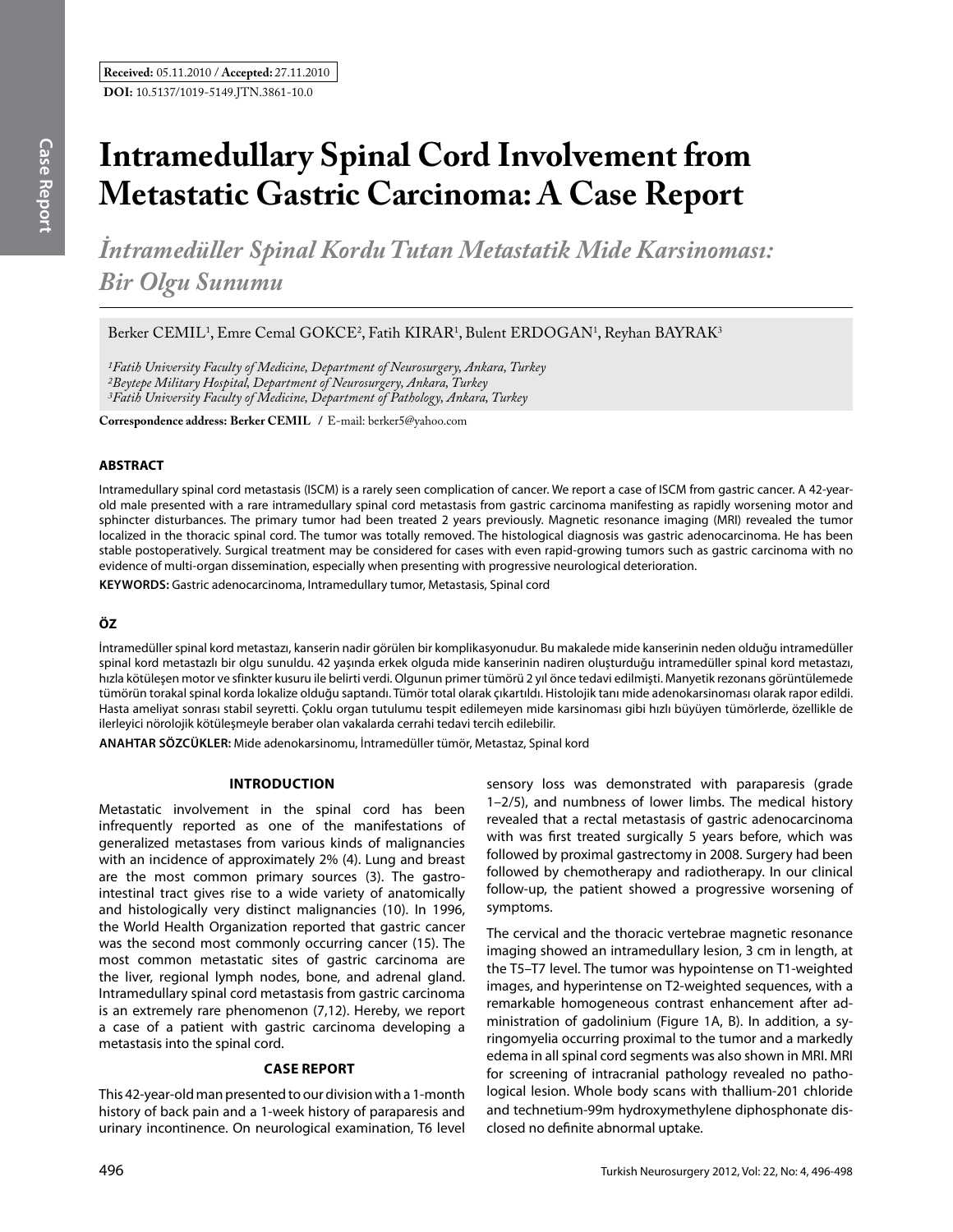Within a few days of admission, he was unable to move either lower extremity or to void urine. A T4–T7 laminectomy was performed after a high-dose steroid course of 2 days. Under a microscope, we carried out a dorsolateral myelotomy with a 2-cm incision, and a red-to-gray tumor was observed.



**Figure 1:** Preoperative magnetic resonance imaging: **A)** T2 weighted sagittal images revealed markedly edema in the thoracic segment spinal cord; **B)** T1-weighted postgadolinium sagittal images displaying a syringomyelia occurring proximal to tumor and an enhancing intramedullary tumor located between the fifth and seventh thoracic vertebrae with significant peritumoral edema.



**Figure 2:** Photomicrograph demonstrating adenocarcinoma of gastric origin: The neoplastic cells are arranged in a complex adenoid structure. H.E. original magnification 100×.

The tumor was excised nearly totally using surgical microscope and ultrasonic aspirator. Great care was taken during the surgery not to damage the spinal cord and nerve roots. He was thereafter transferred to hospice/rehabilitation care. After additional radiation therapy at postoperatively 3 month follow-up period, urinary continence was not restored and the neurologic status showed minimal improvement.

### **Pathology**

Pathological examination demonstrated a red-to-gray mass in glial tissue. In the tissue fragments, the tumor was composed of atypical cells with pleomorphic nucleus which had large hyperchromatic nuclei with eosinophilic nucleoli. The neoplastic cells were arranged in a complex adenoid structure with adenocarsinoma morphology (Figure 2). The adenocarcinoma cells on the tissue slide displayed immunoreactivity to cytokeratin (7/20) and CDX-2 on immunohistochemical analysis. Pathological diagnosis was adenocarcinoma of gastric origin.

# **Discussion**

ISCMs may occur at any time during the course of the disease. ISCM is much less common than metastatic epidural disease (2). Intramedullary metastatic disease clinically affects only 0.1–0.4% of all cancer patients and compromises only 1–3% of all intramedullary spinal cord neoplasms (3). Gastric carcinoma-related metastasis is extremely rare and only few cases have been reported so far, in the literature (7, 12). Table I summarizes the principal findings of these cases. Two of the reported cases had been treated with surgery and showed a short survival time.

The clinical features of this disease are back pain and signs and symptoms of spinal cord compression, such as hemiparesis or hemisensory impairment (4). The Brown–Sequard syndrome is also commonly observed (9). Symptoms progress rapidly and often lead to complete paraplegia (8). Gadolinium (Gd) enhanced MRI is the imaging modality of choice, with T2 weighted imaging demonstrating any associated edema (9). Diagnostic evaluations such as plain radiography, myelography, CT, and cerebrospinal fluid examinations are of limited value (9). In the present case, the MR imaging findings of the location of the tumor, the edematous spinal cord, the syringomyelia, and homogeneously enhanced tumor accorded well with the operative findings.

There are three theories on the pathogenesis of ISCM. Haematogeneous spread is believed to account for most cases (1, 4). The second mechanism is related to meningial carcinomatosis. Tumour cells originating from carcinomatous meningitis may infiltrate the Virchow-Robin spaces of vessels, penetrating the spinal cord and pial membrane and invading the spinal cord parenchyma (11). The third potential method of spread to the spinal cord is by direct extension from nerve roots or cerebrospinal fluid with malignant cells from tumors that are elsewhere in the central nervous system (6). In the present case, haematogeneous spread of the tumor cells may be cause of the involvement of the spinal cord.